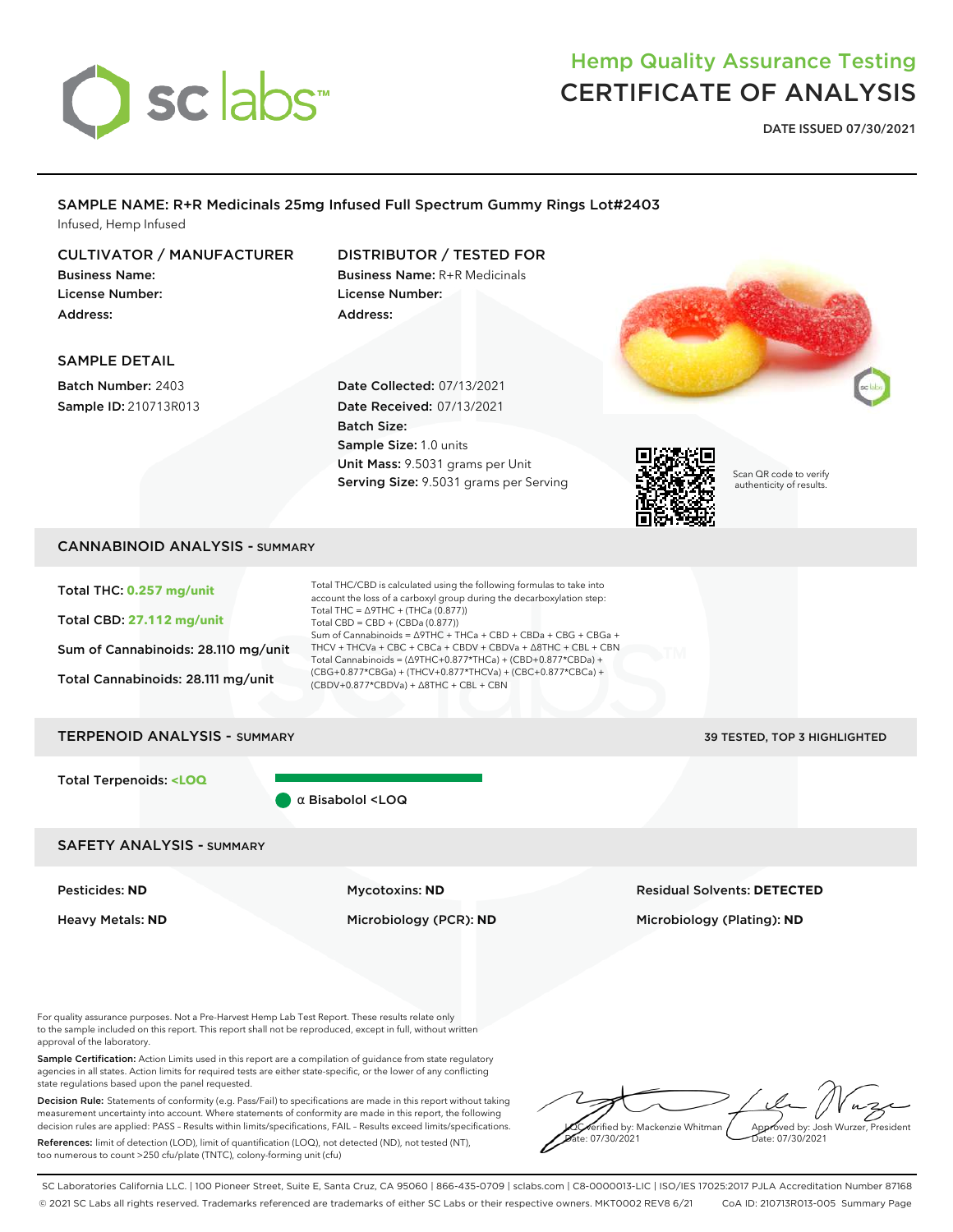

## Hemp Quality Assurance Testing CERTIFICATE OF ANALYSIS

**R+R MEDICINALS 25MG INFUSED FULL SPECTRUM GUMMY RINGS LOT#2403 | DATE ISSUED 07/30/2021**



Tested by high-performance liquid chromatography with diode-array detection (HPLC-DAD).

**Method:** QSP 1157 - Analysis of Cannabinoids by HPLC-DAD

TOTAL THC: **0.257 mg/unit**

Total THC (∆9THC+0.877\*THCa)

#### TOTAL CBD: **27.112 mg/unit**

Total CBD (CBD+0.877\*CBDa)

#### TOTAL CANNABINOIDS: 28.111 mg/unit

Total Cannabinoids (Total THC) + (Total CBD) + (Total CBG) + (Total THCV) + (Total CBC) + (Total CBDV) + ∆8THC + CBL + CBN

#### TOTAL CBG: 0.124 mg/unit

Total CBG (CBG+0.877\*CBGa)

#### TOTAL THCV: ND

Total THCV (THCV+0.877\*THCVa)

## TOTAL CBC: 0.418 mg/unit

Total CBC (CBC+0.877\*CBCa)

### TOTAL CBDV: 0.200 mg/unit

Total CBDV (CBDV+0.877\*CBDVa)

#### **CANNABINOID TEST RESULTS -** 07/14/2021

| <b>COMPOUND</b>            | LOD/LOQ<br>(mg/g) | <b>MEASUREMENT</b><br><b>UNCERTAINTY (mg/g)</b> | <b>RESULT</b><br>(mg/g) | <b>RESULT</b><br>(%) |
|----------------------------|-------------------|-------------------------------------------------|-------------------------|----------------------|
| <b>CBD</b>                 | 0.004 / 0.011     | ±0.1367                                         | 2.853                   | 0.2853               |
| <b>CBC</b>                 | 0.003/0.010       | ±0.0018                                         | 0.044                   | 0.0044               |
| Δ9THC                      | 0.002/0.014       | ±0.0019                                         | 0.027                   | 0.0027               |
| <b>CBDV</b>                | 0.002/0.012       | ±0.0011                                         | 0.021                   | 0.0021               |
| <b>CBG</b>                 | 0.002 / 0.006     | ±0.0008                                         | 0.013                   | 0.0013               |
| $\triangle$ 8THC           | 0.01 / 0.02       | N/A                                             | <b>ND</b>               | <b>ND</b>            |
| <b>THCa</b>                | 0.001 / 0.005     | N/A                                             | <b>ND</b>               | <b>ND</b>            |
| <b>THCV</b>                | 0.002 / 0.012     | N/A                                             | <b>ND</b>               | <b>ND</b>            |
| <b>THCVa</b>               | 0.002 / 0.019     | N/A                                             | <b>ND</b>               | <b>ND</b>            |
| <b>CBDa</b>                | 0.001/0.026       | N/A                                             | <b>ND</b>               | <b>ND</b>            |
| <b>CBDVa</b>               | 0.001/0.018       | N/A                                             | <b>ND</b>               | <b>ND</b>            |
| <b>CBGa</b>                | 0.002 / 0.007     | N/A                                             | <b>ND</b>               | <b>ND</b>            |
| <b>CBL</b>                 | 0.003/0.010       | N/A                                             | <b>ND</b>               | <b>ND</b>            |
| <b>CBN</b>                 | 0.001 / 0.007     | N/A                                             | <b>ND</b>               | <b>ND</b>            |
| <b>CBCa</b>                | 0.001 / 0.015     | N/A                                             | <b>ND</b>               | <b>ND</b>            |
| <b>SUM OF CANNABINOIDS</b> |                   |                                                 | $2.958$ mg/g            | 0.2958%              |

#### Unit Mass: 9.5031 grams per Unit / Serving Size: 9.5031 grams per Serving

| ∆9THC per Unit                        | $0.257$ mg/unit   |
|---------------------------------------|-------------------|
| ∆9THC per Serving                     | 0.257 mg/serving  |
| <b>Total THC per Unit</b>             | $0.257$ mg/unit   |
| <b>Total THC per Serving</b>          | 0.257 mg/serving  |
| <b>CBD</b> per Unit                   | 27.112 mg/unit    |
| <b>CBD per Serving</b>                | 27.112 mg/serving |
| <b>Total CBD per Unit</b>             | 27.112 mg/unit    |
| <b>Total CBD per Serving</b>          | 27.112 mg/serving |
| Sum of Cannabinoids per Unit          | 28.110 mg/unit    |
| Sum of Cannabinoids per Serving       | 28.110 mg/serving |
| <b>Total Cannabinoids per Unit</b>    | 28.111 mg/unit    |
| <b>Total Cannabinoids per Serving</b> | 28.111 mg/serving |



SC Laboratories California LLC. | 100 Pioneer Street, Suite E, Santa Cruz, CA 95060 | 866-435-0709 | sclabs.com | C8-0000013-LIC | ISO/IES 17025:2017 PJLA Accreditation Number 87168 © 2021 SC Labs all rights reserved. Trademarks referenced are trademarks of either SC Labs or their respective owners. MKT0002 REV8 6/21 CoA ID: 210713R013-005 Page 2 of 7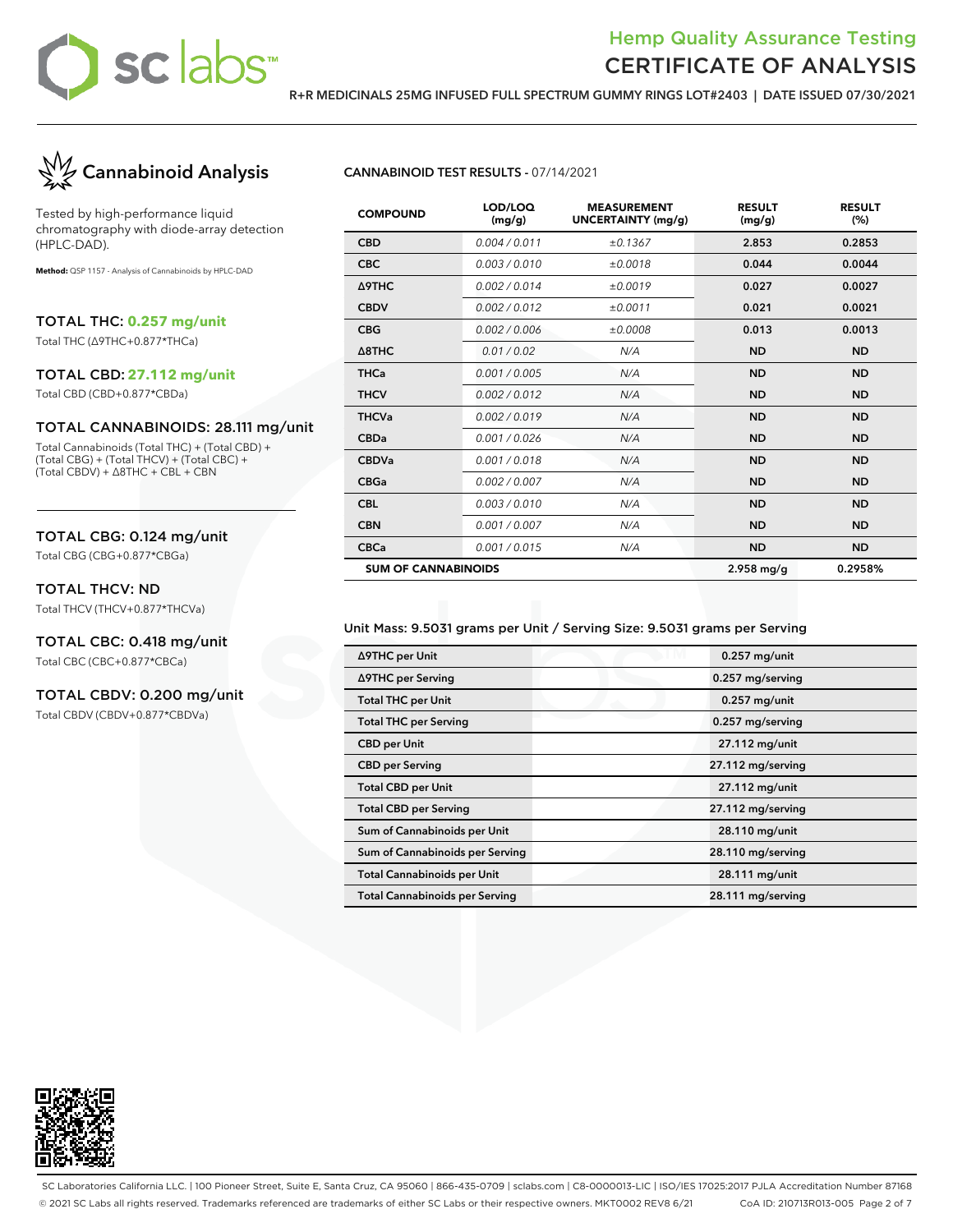## sc labs™

## Hemp Quality Assurance Testing CERTIFICATE OF ANALYSIS

**R+R MEDICINALS 25MG INFUSED FULL SPECTRUM GUMMY RINGS LOT#2403 | DATE ISSUED 07/30/2021**



Terpene analysis utilizing gas chromatographyflame ionization detection (GC-FID).

**Method:** QSP 1192 - Analysis of Terpenoids by GC-FID

#### **1** α **Bisabolol**

A sesquiterpene alcohol with a fragrance that can be described as floral, peppery, sweet and clean. Found in chamomile, figwort, yarrow, skullcaps, lavender, ironwort, germander...etc.

### **TERPENOID TEST RESULTS -** 07/16/2021

| <b>COMPOUND</b>           | LOD/LOQ<br>(mg/g) | <b>MEASUREMENT</b><br>UNCERTAINTY (mg/g) | <b>RESULT</b><br>(mg/g)                         | <b>RESULT</b><br>(%) |
|---------------------------|-------------------|------------------------------------------|-------------------------------------------------|----------------------|
| $\alpha$ Bisabolol        | 0.008 / 0.026     | N/A                                      | $<$ LOQ                                         | <loq< th=""></loq<>  |
| $\alpha$ Pinene           | 0.005 / 0.017     | N/A                                      | <b>ND</b>                                       | <b>ND</b>            |
| Camphene                  | 0.005 / 0.015     | N/A                                      | ND                                              | <b>ND</b>            |
| Sabinene                  | 0.004 / 0.014     | N/A                                      | ND                                              | <b>ND</b>            |
| $\beta$ Pinene            | 0.004 / 0.014     | N/A                                      | <b>ND</b>                                       | <b>ND</b>            |
| <b>Myrcene</b>            | 0.008 / 0.025     | N/A                                      | ND                                              | <b>ND</b>            |
| $\alpha$ Phellandrene     | 0.006 / 0.020     | N/A                                      | ND                                              | <b>ND</b>            |
| 3 Carene                  | 0.005 / 0.018     | N/A                                      | <b>ND</b>                                       | <b>ND</b>            |
| $\alpha$ Terpinene        | 0.005 / 0.017     | N/A                                      | ND                                              | ND                   |
| p-Cymene                  | 0.005 / 0.016     | N/A                                      | ND                                              | <b>ND</b>            |
| Limonene                  | 0.005 / 0.016     | N/A                                      | <b>ND</b>                                       | <b>ND</b>            |
| Eucalyptol                | 0.006 / 0.018     | N/A                                      | ND                                              | <b>ND</b>            |
| Ocimene                   | 0.011 / 0.038     | N/A                                      | ND                                              | <b>ND</b>            |
| $\gamma$ Terpinene        | 0.006 / 0.018     | N/A                                      | <b>ND</b>                                       | <b>ND</b>            |
| Sabinene Hydrate          | 0.006 / 0.022     | N/A                                      | ND                                              | ND                   |
| Fenchone                  | 0.009 / 0.028     | N/A                                      | ND                                              | <b>ND</b>            |
| <b>Terpinolene</b>        | 0.008 / 0.026     | N/A                                      | <b>ND</b>                                       | <b>ND</b>            |
| Linalool                  | 0.009 / 0.032     | N/A                                      | ND                                              | <b>ND</b>            |
| Fenchol                   | 0.010 / 0.034     | N/A                                      | ND                                              | <b>ND</b>            |
| (-)-Isopulegol            | 0.005 / 0.016     | N/A                                      | <b>ND</b>                                       | <b>ND</b>            |
| Camphor                   | 0.006 / 0.019     | N/A                                      | ND                                              | ND                   |
| Isoborneol                | 0.004 / 0.012     | N/A                                      | ND                                              | <b>ND</b>            |
| <b>Borneol</b>            | 0.005 / 0.016     | N/A                                      | <b>ND</b>                                       | <b>ND</b>            |
| Menthol                   | 0.008 / 0.025     | N/A                                      | ND                                              | ND                   |
| <b>Terpineol</b>          | 0.016 / 0.055     | N/A                                      | ND                                              | <b>ND</b>            |
| Nerol                     | 0.003 / 0.011     | N/A                                      | <b>ND</b>                                       | <b>ND</b>            |
| Citronellol               | 0.003 / 0.010     | N/A                                      | ND                                              | ND                   |
| R-(+)-Pulegone            | 0.003 / 0.011     | N/A                                      | ND                                              | <b>ND</b>            |
| Geraniol                  | 0.002 / 0.007     | N/A                                      | <b>ND</b>                                       | <b>ND</b>            |
| <b>Geranyl Acetate</b>    | 0.004 / 0.014     | N/A                                      | ND                                              | ND                   |
| $\alpha$ Cedrene          | 0.005 / 0.016     | N/A                                      | ND,                                             | ND,                  |
| <b>B</b> Caryophyllene    | 0.004 / 0.012     | N/A                                      | ND                                              | ND                   |
| trans- $\beta$ -Farnesene | 0.008 / 0.025     | N/A                                      | <b>ND</b>                                       | ND                   |
| $\alpha$ Humulene         | 0.009 / 0.029     | N/A                                      | ND                                              | ND                   |
| Valencene                 | 0.009 / 0.030     | N/A                                      | ND                                              | ND                   |
| Nerolidol                 | 0.009 / 0.028     | N/A                                      | ND                                              | ND                   |
| Caryophyllene Oxide       | 0.010 / 0.033     | N/A                                      | ND                                              | ND.                  |
| Guaiol                    | 0.009 / 0.030     | N/A                                      | ND                                              | ND                   |
| Cedrol                    | 0.008 / 0.027     | N/A                                      | <b>ND</b>                                       | ND                   |
| <b>TOTAL TERPENOIDS</b>   |                   |                                          | <loq< th=""><th><loq< th=""></loq<></th></loq<> | <loq< th=""></loq<>  |



SC Laboratories California LLC. | 100 Pioneer Street, Suite E, Santa Cruz, CA 95060 | 866-435-0709 | sclabs.com | C8-0000013-LIC | ISO/IES 17025:2017 PJLA Accreditation Number 87168 © 2021 SC Labs all rights reserved. Trademarks referenced are trademarks of either SC Labs or their respective owners. MKT0002 REV8 6/21 CoA ID: 210713R013-005 Page 3 of 7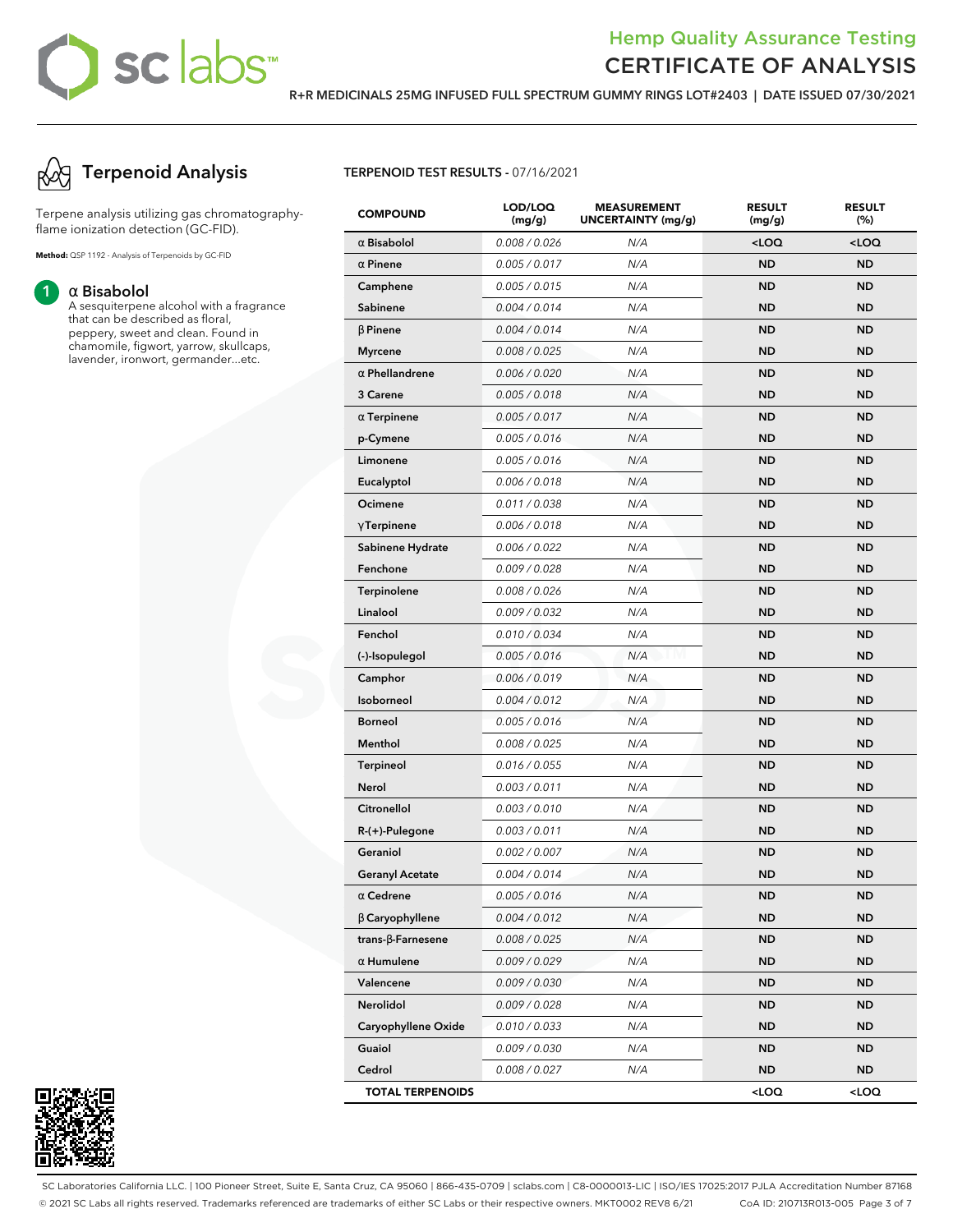## sclabs<sup>\*</sup>

## Hemp Quality Assurance Testing CERTIFICATE OF ANALYSIS

**R+R MEDICINALS 25MG INFUSED FULL SPECTRUM GUMMY RINGS LOT#2403 | DATE ISSUED 07/30/2021**

## **Pesticide Analysis**

Pesticide and plant growth regulator analysis utilizing high-performance liquid chromatography-mass spectrometry (HPLC-MS) or gas chromatography-mass spectrometry (GC-MS).

\*GC-MS utilized where indicated.

**Method:** QSP 1212 - Analysis of Pesticides and Mycotoxins by LC-MS or QSP 1213 - Analysis of Pesticides by GC-MS

## **PESTICIDE TEST RESULTS -** 07/17/2021 **ND**

| <b>COMPOUND</b>          | LOD/LOQ<br>$(\mu g/g)$ | <b>ACTION LIMIT</b><br>$(\mu g/g)$ | <b>MEASUREMENT</b><br>UNCERTAINTY (µg/g) | <b>RESULT</b><br>$(\mu g/g)$ |
|--------------------------|------------------------|------------------------------------|------------------------------------------|------------------------------|
| <b>Abamectin</b>         | 0.03 / 0.10            | 0.3                                | N/A                                      | <b>ND</b>                    |
| Acephate                 | 0.02 / 0.07            | 5                                  | N/A                                      | <b>ND</b>                    |
| Acequinocyl              | 0.02 / 0.07            | $\overline{4}$                     | N/A                                      | ND                           |
| Acetamiprid              | 0.02 / 0.05            | 5                                  | N/A                                      | ND                           |
| Aldicarb                 | 0.03 / 0.08            | $\ge$ LOD                          | N/A                                      | ND                           |
| Azoxystrobin             | 0.02 / 0.07            | 40                                 | N/A                                      | <b>ND</b>                    |
| <b>Bifenazate</b>        | 0.01 / 0.04            | 5                                  | N/A                                      | <b>ND</b>                    |
| <b>Bifenthrin</b>        | 0.02 / 0.05            | 0.5                                | N/A                                      | <b>ND</b>                    |
| <b>Boscalid</b>          | 0.03 / 0.09            | 10                                 | N/A                                      | ND                           |
| Captan                   | 0.19/0.57              | 5                                  | N/A                                      | ND                           |
| Carbaryl                 | 0.02 / 0.06            | 0.5                                | N/A                                      | ND                           |
| Carbofuran               | 0.02 / 0.05            | $\geq$ LOD                         | N/A                                      | <b>ND</b>                    |
| Chlorantraniliprole      | 0.04 / 0.12            | 40                                 | N/A                                      | <b>ND</b>                    |
| Chlordane*               | 0.03 / 0.08            | $\geq$ LOD                         | N/A                                      | <b>ND</b>                    |
| Chlorfenapyr*            | 0.03 / 0.10            | $\geq$ LOD                         | N/A                                      | ND                           |
| Chlorpyrifos             | 0.02 / 0.06            | $\geq$ LOD                         | N/A                                      | ND                           |
| Clofentezine             | 0.03 / 0.09            | 0.5                                | N/A                                      | ND                           |
| Coumaphos                | 0.02 / 0.07            | $\geq$ LOD                         | N/A                                      | <b>ND</b>                    |
| Cyfluthrin               | 0.12 / 0.38            | 1                                  | N/A                                      | <b>ND</b>                    |
| Cypermethrin             | 0.11 / 0.32            | $\mathbf{1}$                       | N/A                                      | <b>ND</b>                    |
| Daminozide               | 0.02 / 0.07            | $\geq$ LOD                         | N/A                                      | ND                           |
| <b>DDVP</b> (Dichlorvos) | 0.03 / 0.09            | $\geq$ LOD                         | N/A                                      | ND                           |
| Diazinon                 | 0.02 / 0.05            | 0.2                                | N/A                                      | ND                           |
| Dimethoate               | 0.03 / 0.08            | $\ge$ LOD                          | N/A                                      | <b>ND</b>                    |
| Dimethomorph             | 0.03 / 0.09            | 20                                 | N/A                                      | <b>ND</b>                    |
| Ethoprop(hos)            | 0.03 / 0.10            | $\geq$ LOD                         | N/A                                      | <b>ND</b>                    |
| Etofenprox               | 0.02 / 0.06            | $\ge$ LOD                          | N/A                                      | ND                           |
| Etoxazole                | 0.02 / 0.06            | 1.5                                | N/A                                      | ND                           |
| Fenhexamid               | 0.03 / 0.09            | 10                                 | N/A                                      | <b>ND</b>                    |
| Fenoxycarb               | 0.03 / 0.08            | $\geq$ LOD                         | N/A                                      | ND                           |
| Fenpyroximate            | 0.02 / 0.06            | 2                                  | N/A                                      | <b>ND</b>                    |
| Fipronil                 | 0.03 / 0.08            | $\geq$ LOD                         | N/A                                      | <b>ND</b>                    |
| Flonicamid               | 0.03 / 0.10            | $\overline{c}$                     | N/A                                      | <b>ND</b>                    |
| Fludioxonil              | 0.03 / 0.10            | 30                                 | N/A                                      | ND.                          |
| Hexythiazox              | 0.02 / 0.07            | $\overline{c}$                     | N/A                                      | ND.                          |
| Imazalil                 | 0.02 / 0.06            | $\geq$ LOD                         | N/A                                      | <b>ND</b>                    |
| Imidacloprid             | 0.04 / 0.11            | 3                                  | N/A                                      | ND.                          |
| Kresoxim-methyl          | 0.02 / 0.07            | $\mathcal{I}$                      | N/A                                      | ND.                          |
| Malathion                | 0.03 / 0.09            | 5                                  | N/A                                      | <b>ND</b>                    |
| Metalaxyl                | 0.02 / 0.07            | 15                                 | N/A                                      | ND.                          |
| Methiocarb               | 0.02 / 0.07            | $\geq$ LOD                         | N/A                                      | <b>ND</b>                    |



Continued on next page

SC Laboratories California LLC. | 100 Pioneer Street, Suite E, Santa Cruz, CA 95060 | 866-435-0709 | sclabs.com | C8-0000013-LIC | ISO/IES 17025:2017 PJLA Accreditation Number 87168 © 2021 SC Labs all rights reserved. Trademarks referenced are trademarks of either SC Labs or their respective owners. MKT0002 REV8 6/21 CoA ID: 210713R013-005 Page 4 of 7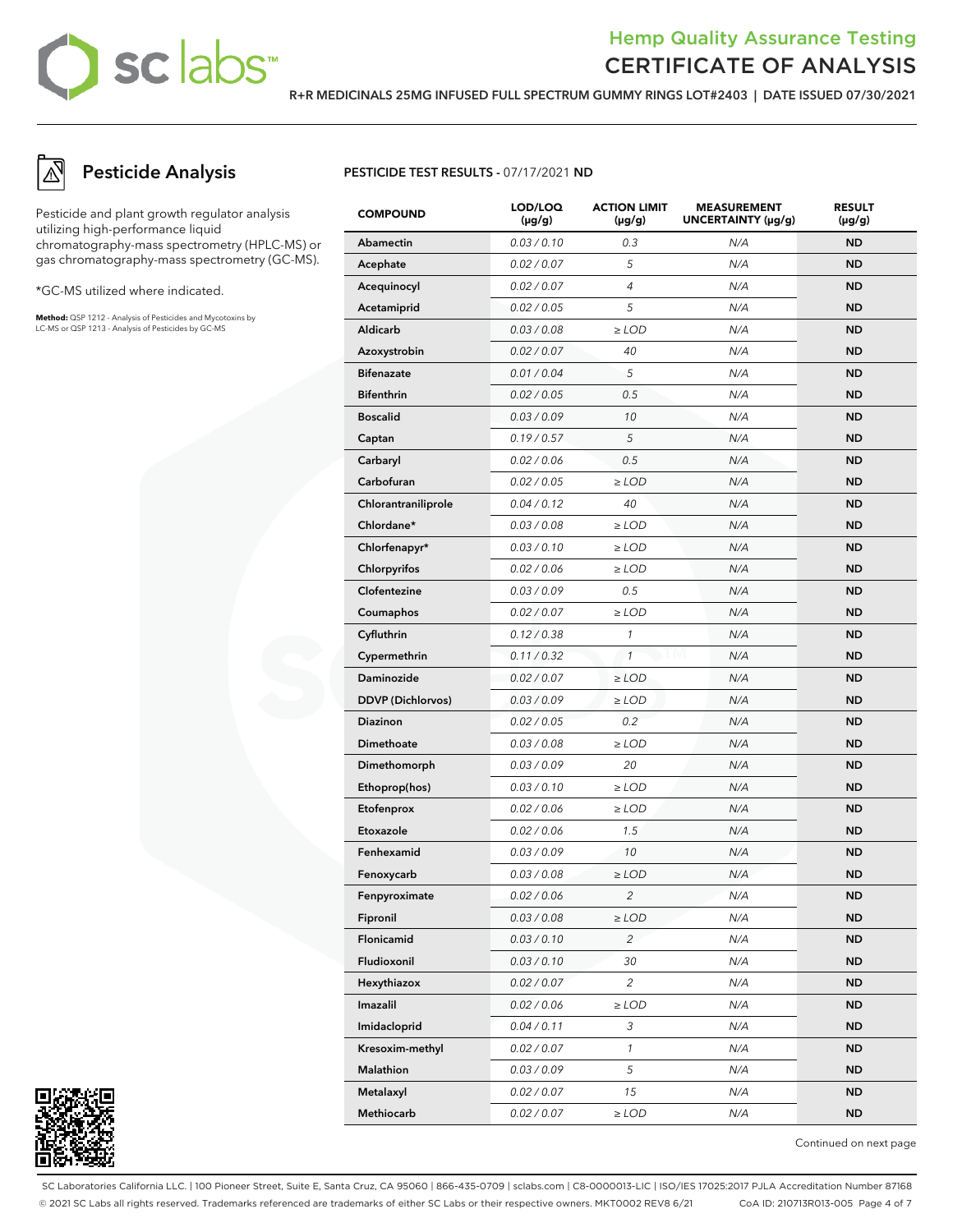## sclabs<sup>\*</sup>

## Hemp Quality Assurance Testing CERTIFICATE OF ANALYSIS

**R+R MEDICINALS 25MG INFUSED FULL SPECTRUM GUMMY RINGS LOT#2403 | DATE ISSUED 07/30/2021**



## **Pesticide Analysis** Continued

Pesticide and plant growth regulator analysis utilizing high-performance liquid chromatography-mass spectrometry (HPLC-MS) or gas chromatography-mass spectrometry (GC-MS).

\*GC-MS utilized where indicated.

**Method:** QSP 1212 - Analysis of Pesticides and Mycotoxins by LC-MS or QSP 1213 - Analysis of Pesticides by GC-MS

**Mycotoxin Analysis**

Mycotoxin analysis utilizing high-performance liquid chromatography-mass spectrometry

**Method:** QSP 1212 - Analysis of Pesticides and Mycotoxins by



| <b>COMPOUND</b>          | LOD/LOQ<br>$(\mu g/g)$ | <b>ACTION LIMIT</b><br>$(\mu g/g)$ | <b>MEASUREMENT</b><br>UNCERTAINTY (µg/g) | <b>RESULT</b><br>$(\mu g/g)$ |
|--------------------------|------------------------|------------------------------------|------------------------------------------|------------------------------|
| Methomyl                 | 0.03 / 0.10            | 0.1                                | N/A                                      | <b>ND</b>                    |
| Methyl parathion         | 0.03/0.10              | $\ge$ LOD                          | N/A                                      | <b>ND</b>                    |
| <b>Mevinphos</b>         | 0.03 / 0.09            | $\ge$ LOD                          | N/A                                      | <b>ND</b>                    |
| Myclobutanil             | 0.03/0.09              | 9                                  | N/A                                      | <b>ND</b>                    |
| <b>Naled</b>             | 0.02 / 0.07            | 0.5                                | N/A                                      | <b>ND</b>                    |
| Oxamyl                   | 0.04 / 0.11            | 0.2                                | N/A                                      | <b>ND</b>                    |
| Paclobutrazol            | 0.02 / 0.05            | $\ge$ LOD                          | N/A                                      | <b>ND</b>                    |
| Pentachloronitrobenzene* | 0.03 / 0.09            | 0.2                                | N/A                                      | <b>ND</b>                    |
| Permethrin               | 0.04 / 0.12            | 20                                 | N/A                                      | <b>ND</b>                    |
| Phosmet                  | 0.03 / 0.10            | 0.2                                | N/A                                      | <b>ND</b>                    |
| Piperonylbutoxide        | 0.02 / 0.07            | 8                                  | N/A                                      | <b>ND</b>                    |
| Prallethrin              | 0.03 / 0.08            | 0.4                                | N/A                                      | <b>ND</b>                    |
| Propiconazole            | 0.02 / 0.07            | 20                                 | N/A                                      | <b>ND</b>                    |
| Propoxur                 | 0.03/0.09              | $\ge$ LOD                          | N/A                                      | <b>ND</b>                    |
| Pyrethrins               | 0.04 / 0.12            | $\mathcal{I}$                      | N/A                                      | <b>ND</b>                    |
| Pyridaben                | 0.02 / 0.07            | 3                                  | N/A                                      | <b>ND</b>                    |
| Spinetoram               | 0.02 / 0.07            | 3                                  | N/A                                      | <b>ND</b>                    |
| Spinosad                 | 0.02 / 0.07            | 3                                  | N/A                                      | <b>ND</b>                    |
| Spiromesifen             | 0.02 / 0.05            | 12                                 | N/A                                      | <b>ND</b>                    |
| Spirotetramat            | 0.02 / 0.06            | 13                                 | N/A                                      | <b>ND</b>                    |
| Spiroxamine              | 0.03 / 0.08            | $\ge$ LOD                          | N/A                                      | <b>ND</b>                    |
| Tebuconazole             | 0.02 / 0.07            | $\overline{2}$                     | N/A                                      | <b>ND</b>                    |
| Thiacloprid              | 0.03 / 0.10            | $\geq$ LOD                         | N/A                                      | <b>ND</b>                    |
| Thiamethoxam             | 0.03/0.10              | 4.5                                | N/A                                      | <b>ND</b>                    |
| Trifloxystrobin          | 0.03 / 0.08            | 30                                 | N/A                                      | <b>ND</b>                    |

## **MYCOTOXIN TEST RESULTS -** 07/16/2021 **ND**

| <b>COMPOUND</b>          | LOD/LOQ<br>$(\mu g/kg)$ | <b>ACTION LIMIT</b><br>$(\mu g/kg)$ | <b>MEASUREMENT</b><br>UNCERTAINTY (µg/kg) | <b>RESULT</b><br>(µg/kg) |
|--------------------------|-------------------------|-------------------------------------|-------------------------------------------|--------------------------|
| <b>Aflatoxin B1</b>      | 2.0/6.0                 | 5                                   | N/A                                       | <b>ND</b>                |
| Aflatoxin B <sub>2</sub> | 1.8/5.6                 | 20                                  | N/A                                       | <b>ND</b>                |
| Aflatoxin G1             | 1.0/3.1                 | 20                                  | N/A                                       | <b>ND</b>                |
| <b>Aflatoxin G2</b>      | 1.2 / 3.5               | 20                                  | N/A                                       | <b>ND</b>                |
| <b>Total Aflatoxin</b>   |                         | 20                                  |                                           | <b>ND</b>                |
| Ochratoxin A             | 6.3/19.2                | 5                                   | N/A                                       | <b>ND</b>                |



(HPLC-MS).

LC-MS

SC Laboratories California LLC. | 100 Pioneer Street, Suite E, Santa Cruz, CA 95060 | 866-435-0709 | sclabs.com | C8-0000013-LIC | ISO/IES 17025:2017 PJLA Accreditation Number 87168 © 2021 SC Labs all rights reserved. Trademarks referenced are trademarks of either SC Labs or their respective owners. MKT0002 REV8 6/21 CoA ID: 210713R013-005 Page 5 of 7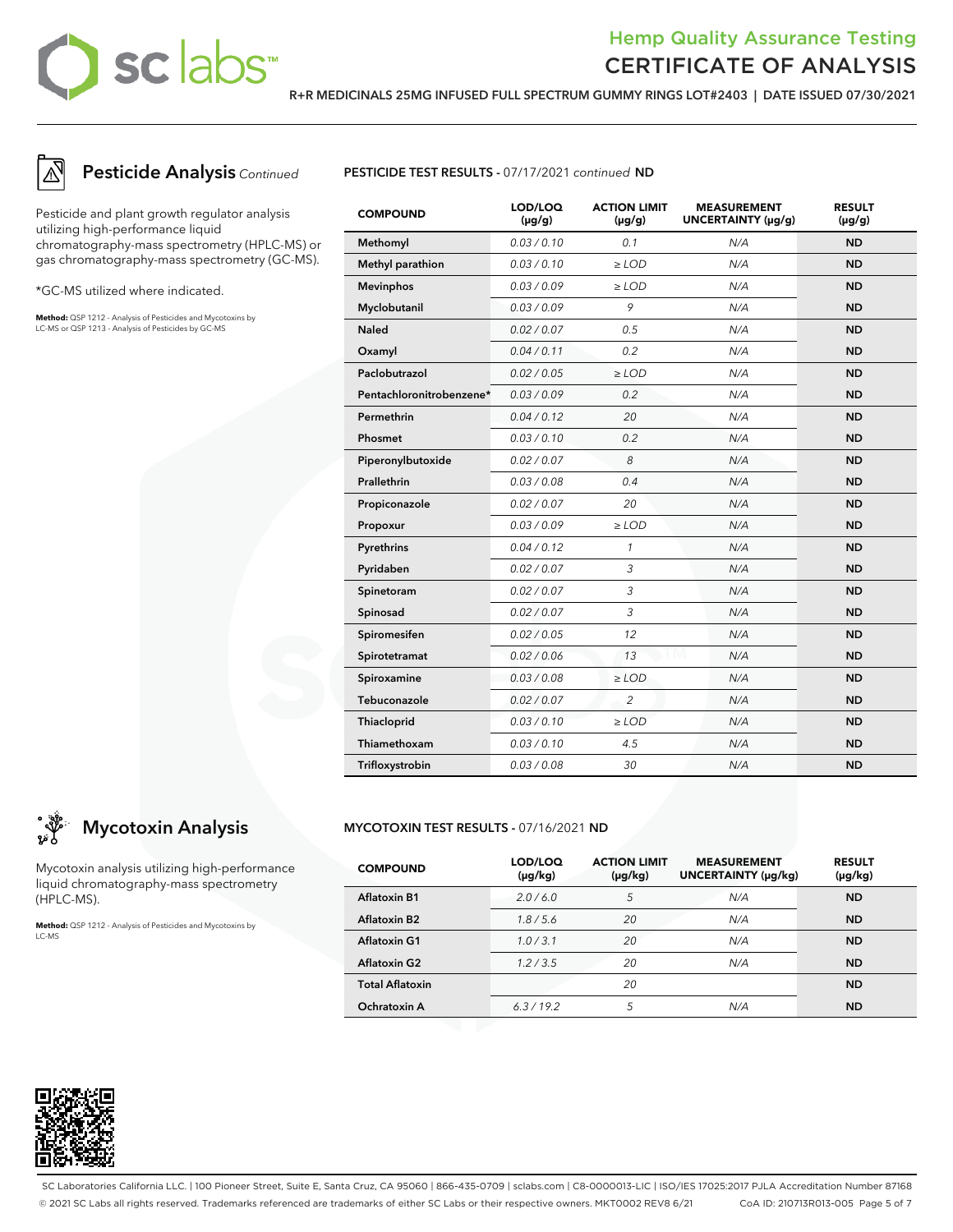## Hemp Quality Assurance Testing CERTIFICATE OF ANALYSIS

**R+R MEDICINALS 25MG INFUSED FULL SPECTRUM GUMMY RINGS LOT#2403 | DATE ISSUED 07/30/2021**



Residual Solvent analysis utilizing gas chromatography-mass spectrometry (GC-MS).

**Method:** QSP 1204 - Analysis of Residual Solvents by GC-MS



| <b>COMPOUND</b>          | LOD/LOQ<br>$(\mu g/g)$ | <b>ACTION LIMIT</b><br>$(\mu g/g)$ | <b>MEASUREMENT</b><br>UNCERTAINTY (µg/g) | <b>RESULT</b><br>$(\mu g/g)$ |
|--------------------------|------------------------|------------------------------------|------------------------------------------|------------------------------|
| Propane                  | 10/20                  | 5000                               | N/A                                      | <b>ND</b>                    |
| <b>Butane</b>            | 10/50                  | 5000                               | N/A                                      | <b>ND</b>                    |
| Pentane                  | 20/50                  | 5000                               | N/A                                      | <b>ND</b>                    |
| Hexane                   | 2/5                    | 290                                | N/A                                      | <b>ND</b>                    |
| Heptane                  | 20/60                  | 5000                               | N/A                                      | <b>ND</b>                    |
| <b>Benzene</b>           | 0.03/0.09              | $\mathcal{I}$                      | N/A                                      | <b>ND</b>                    |
| <b>Toluene</b>           | 7/21                   | 890                                | N/A                                      | <b>ND</b>                    |
| <b>Total Xylenes</b>     | 50/160                 | 2170                               | N/A                                      | <b>ND</b>                    |
| <b>Methanol</b>          | 50/200                 | 3000                               | N/A                                      | <b>ND</b>                    |
| Ethanol                  | 20/50                  | 5000                               | N/A                                      | $<$ LOQ                      |
| <b>Isopropyl Alcohol</b> | 10/40                  | 5000                               | N/A                                      | <b>ND</b>                    |
| Acetone                  | 20/50                  | 5000                               | N/A                                      | <b>ND</b>                    |
| <b>Ethyl ether</b>       | 20/50                  | 5000                               | N/A                                      | <b>ND</b>                    |
| <b>Ethylene Oxide</b>    | 0.3/0.8                | 1                                  | N/A                                      | <b>ND</b>                    |
| <b>Ethyl acetate</b>     | 20/60                  | 5000                               | N/A                                      | <b>ND</b>                    |
| Chloroform               | 0.1 / 0.2              | 1                                  | N/A                                      | <b>ND</b>                    |
| Methylene chloride       | 0.3/0.9                | $\mathcal{I}$                      | N/A                                      | <b>ND</b>                    |
| Trichloroethylene        | 0.1 / 0.3              | $\mathcal{I}$                      | N/A                                      | <b>ND</b>                    |
| 1,2-Dichloroethane       | 0.05 / 0.1             | $\mathcal{I}$                      | N/A                                      | <b>ND</b>                    |
| Acetonitrile             | 2/7                    | 410                                | N/A                                      | <b>ND</b>                    |

#### **HEAVY METALS TEST RESULTS -** 07/16/2021 **ND**

| <b>COMPOUND</b> | LOD/LOQ<br>$(\mu g/g)$ | <b>ACTION LIMIT</b><br>$(\mu g/g)$ | <b>MEASUREMENT</b><br>UNCERTAINTY (µg/g) | <b>RESULT</b><br>$(\mu g/g)$ |
|-----------------|------------------------|------------------------------------|------------------------------------------|------------------------------|
| Arsenic         | 0.02/0.1               | 0.42                               | N/A                                      | <b>ND</b>                    |
| Cadmium         | 0.02 / 0.05            | 0.27                               | N/A                                      | <b>ND</b>                    |
| Lead            | 0.04/0.1               | 0.5                                | N/A                                      | <b>ND</b>                    |
| <b>Mercury</b>  | 0.002/0.01             | 0.4                                | N/A                                      | <b>ND</b>                    |



## **Heavy Metals Analysis**

Heavy metal analysis utilizing inductively coupled plasma-mass spectrometry (ICP-MS).

**Method:** QSP 1160 - Analysis of Heavy Metals by ICP-MS



SC Laboratories California LLC. | 100 Pioneer Street, Suite E, Santa Cruz, CA 95060 | 866-435-0709 | sclabs.com | C8-0000013-LIC | ISO/IES 17025:2017 PJLA Accreditation Number 87168 © 2021 SC Labs all rights reserved. Trademarks referenced are trademarks of either SC Labs or their respective owners. MKT0002 REV8 6/21 CoA ID: 210713R013-005 Page 6 of 7